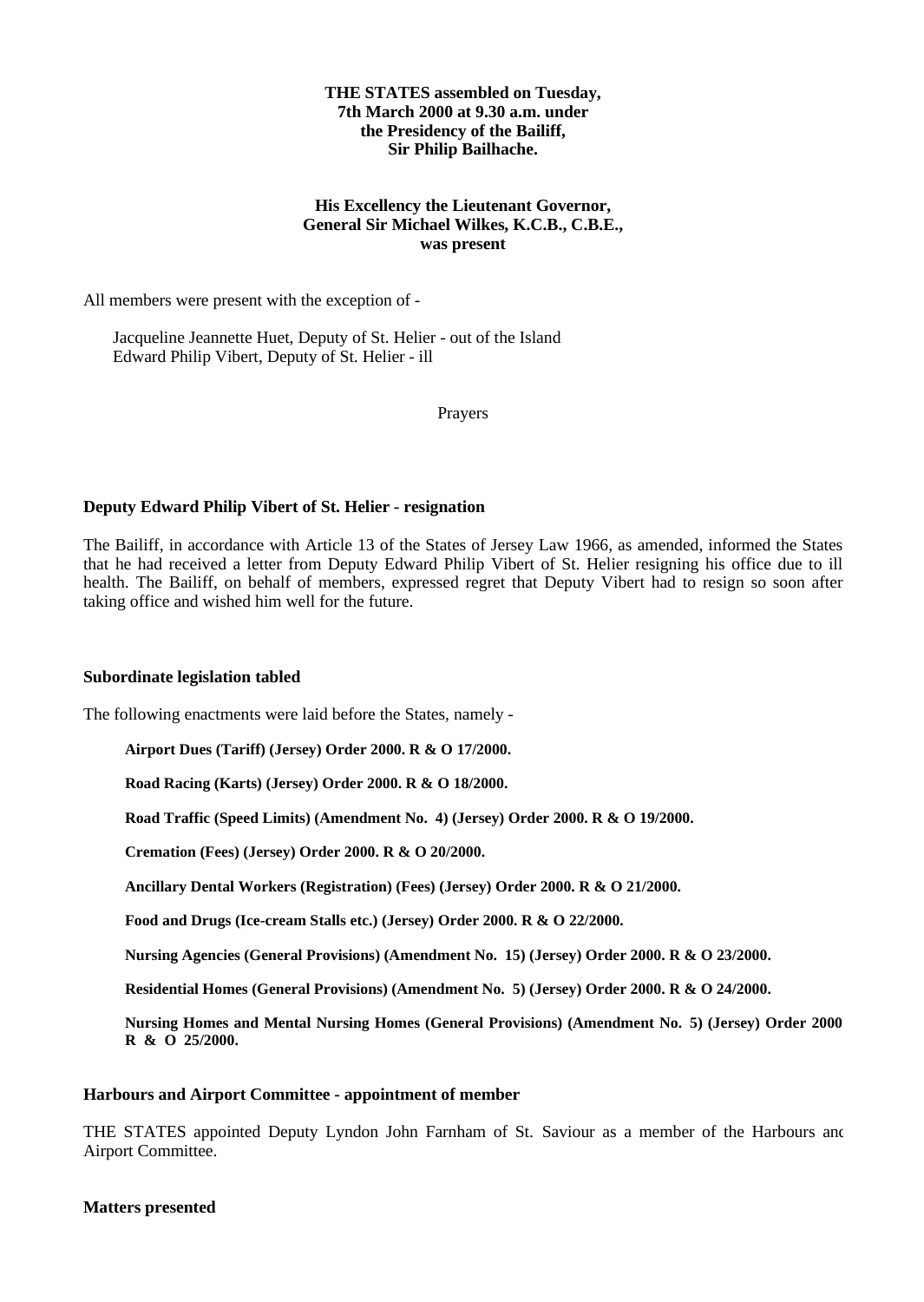The following matters were presented to the States -

**Public Lotteries: report for 1999 - R.C. 10/2000.** Presented by the Gambling Control Committee.

**Draft Firearms (Amendment No. 2) (Jersey) Law 200 (P.2/2000): report- P.2/2000 Rpt.** Presented by the Home Affairs Committee.

**An elected President of the States (P.19/2000): report - P.19/2000 Rpt.** Presented by the Policy and Resources Committee.

THE STATES ordered that the said reports be printed and distributed.

## **Matters lodged**

The following matters were lodged "au Greffe" -

**Jersey Financial Services Commission: appointment of Commissioner - P.26/2000.** Presented by the Finance and Economics Committee.

**Draft Fire Service (Amendment No. 4) (Jersey) Law 200 - P.27/2000.** Presented by the Home Affairs Committee.

**Draft Matrimonial Causes (Amendment No. 10) (Jersey) Law 200 - P.28/2000.** Presented by the Legislation Committee.

**Draft Community Provisions (Repeal) (Ban on Supply to Indonesia of Equipment for Internal Repression or Terrorism) (Jersey) Regulations 200 - P.29/2000.** Presented by the Policy and Resources Committee.

#### **Meeting of 21st March 2000 - cancellation**

THE STATES agreed not to meet on 21st March 2000 due to the insufficiency of public business set down for that day.

#### **Arrangement of public business for the next meeting on 4th April 2000**

THE STATES confirmed that the following matters lodged "au Greffe" would be considered at the next meeting on 4th April 2000 -

Jersey Financial Services Commission: appointment of Commissioner - P.26/2000. Lodged: 7th March 2000. *Finance and Economics Committee. (consideration in camera)*

Draft Fire Service (Amendment No. 4) (Jersey) Law 200 - P.27/2000. Lodged: 7th March 2000. *Home Affairs Committee.*

Draft Matrimonial Causes (Amendment No. 10) (Jersey) Law 200 - P.28/2000. Lodged: 7th March 2000. *Legislation Committee.*

Draft Community Provisions (Repeal) (Ban on Supply to Indonesia of Equipment for Internal Repression or Terrorism) (Jersey) Regulations 200 - P.29/2000. Lodged: 7th March 2000. *Policy and Resources Committee.*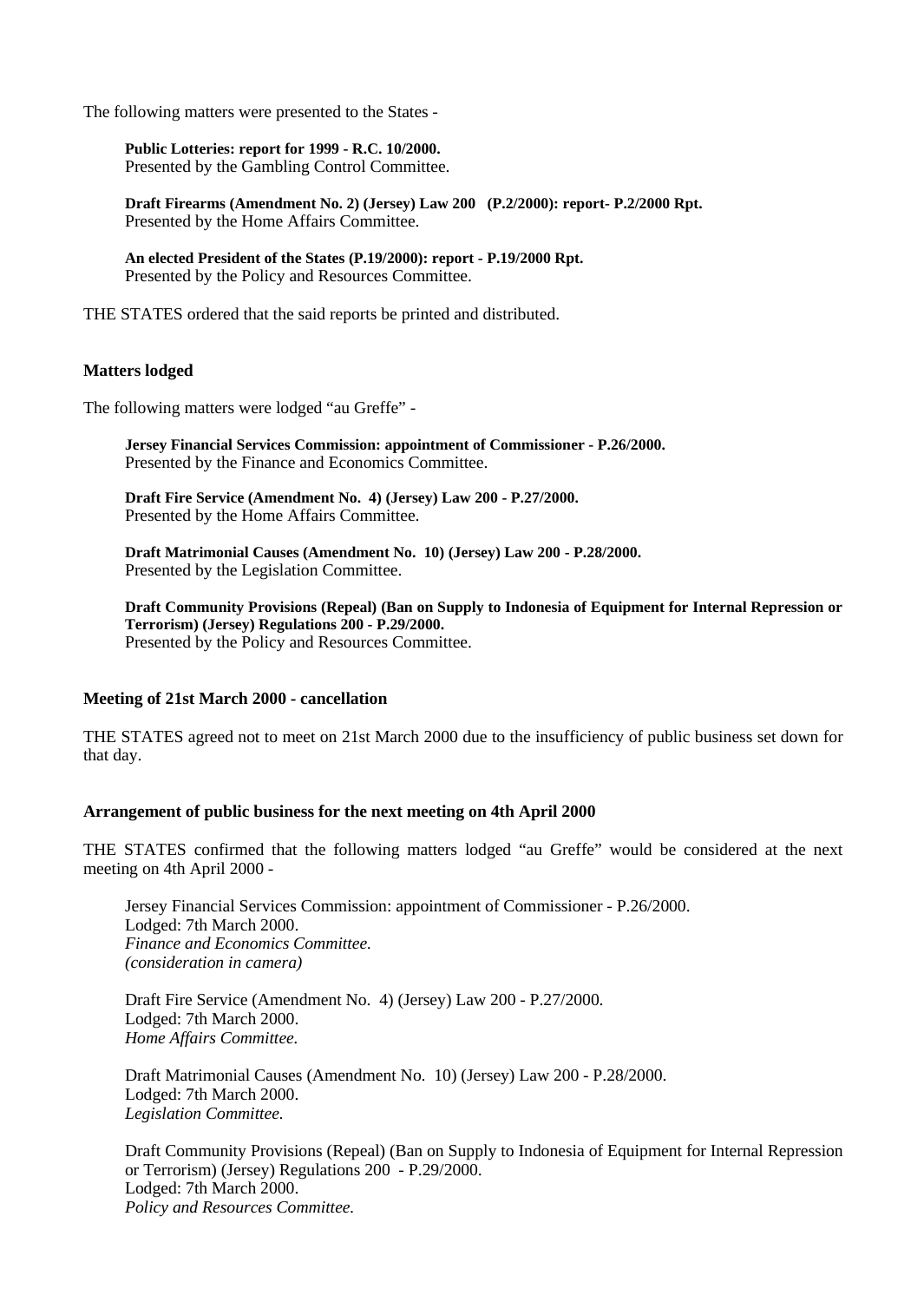## **Social Security Registration Cards - P.31/99**

THE STATES noted that, in accordance with Standing Order 17(6), the proposition of Deputy Terence John Le Main of St. Helier concerning social security registration cards (P.31/99 lodged "au Greffe" on 2nd March 1999) had been withdrawn.

## **Laying of fibre optic cables during the creation of the Channel Islands Electricity Grid - question and answer** (Tape No. 572)

The Deputy of St. John asked Senator Frank Harrison Walker, President of the Finance and Economics Committee, the following question -

 "In adopting a proposition of the Finance and Economics Committee concerning the 'Channel Islands Electricity Grid' (P.136/96) on 19th November 1996 the States agreed that the laying of a power cable across the Island and beyond to create the Channel Islands Electricity Grid with Guernsey and France, safeguarded the public interest. Would the President advise members -

(a) whether the Committee was aware at the time of presenting the proposition that fibre optic cables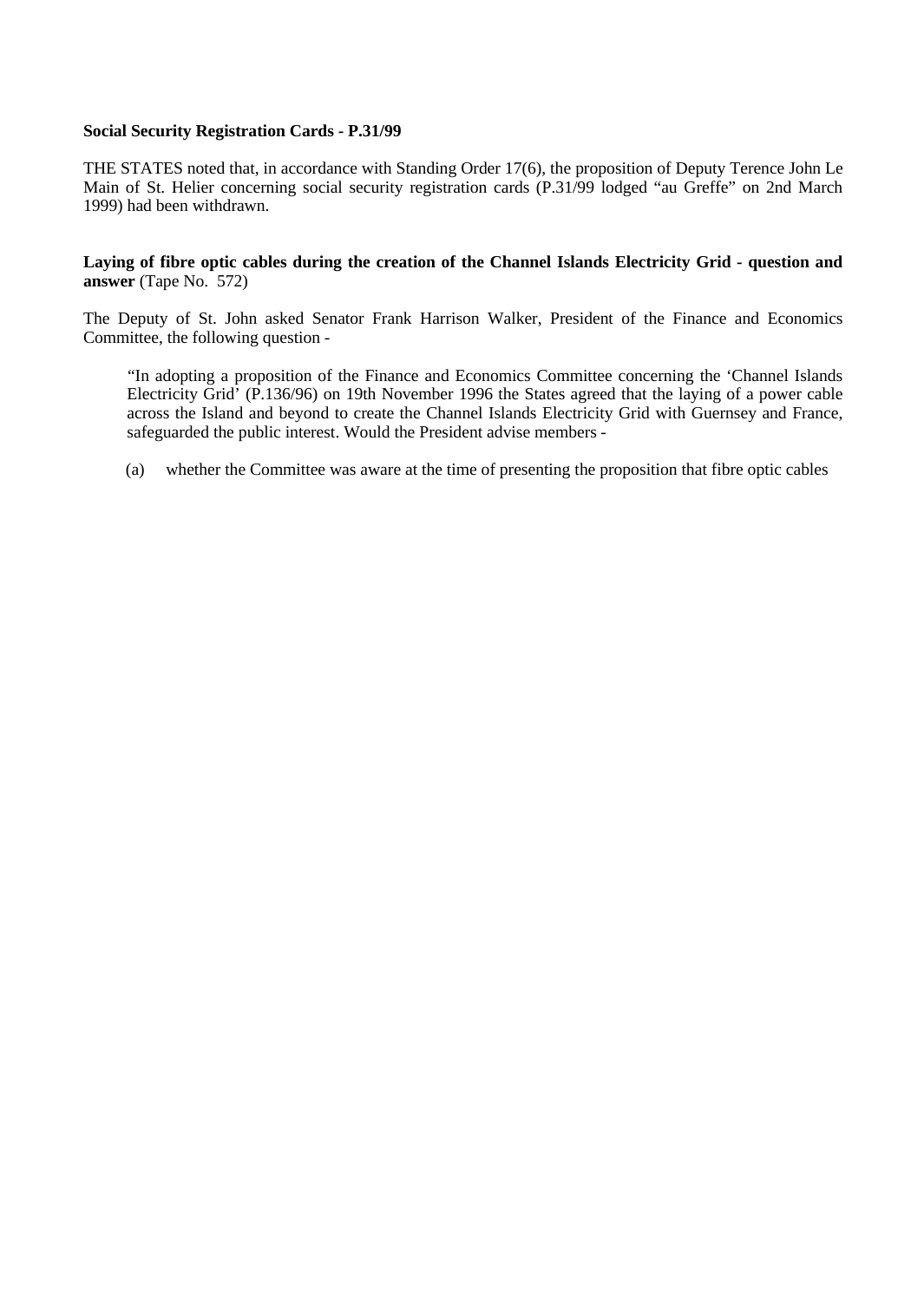- were also to be laid by the Jersey Electricity Company Limited during the creation of the electricity grid and, if so, why was this information not given to members?
	- (b) if the answer to (a) is in the negative, when was the Committee informed of this matter and why did the Committee decide that it was not necessary to inform the States of the Company's intention to lay these additional cables?"

The President of the Finance and Economics Committee replied as follows -

- "(a) The Committee was not aware at the time of presenting the proposition that fibre optic cables were also to be laid by the Jersey Electricity Company.
- (b) The Committee received a letter dated 1st April 1998 from the Company indicating that they were intending to invest in submarine fibre optic link capacity, in excess of that required for the operational control of the Channel Islands Electricity Grid. The Committee decided to make the Telecommunications Board aware of the proposals.

 The report accompanying P.136/96 clearly stated that the investment and other business decisions of the Jersey Electricity Company Limited are not normally subject to review by the States."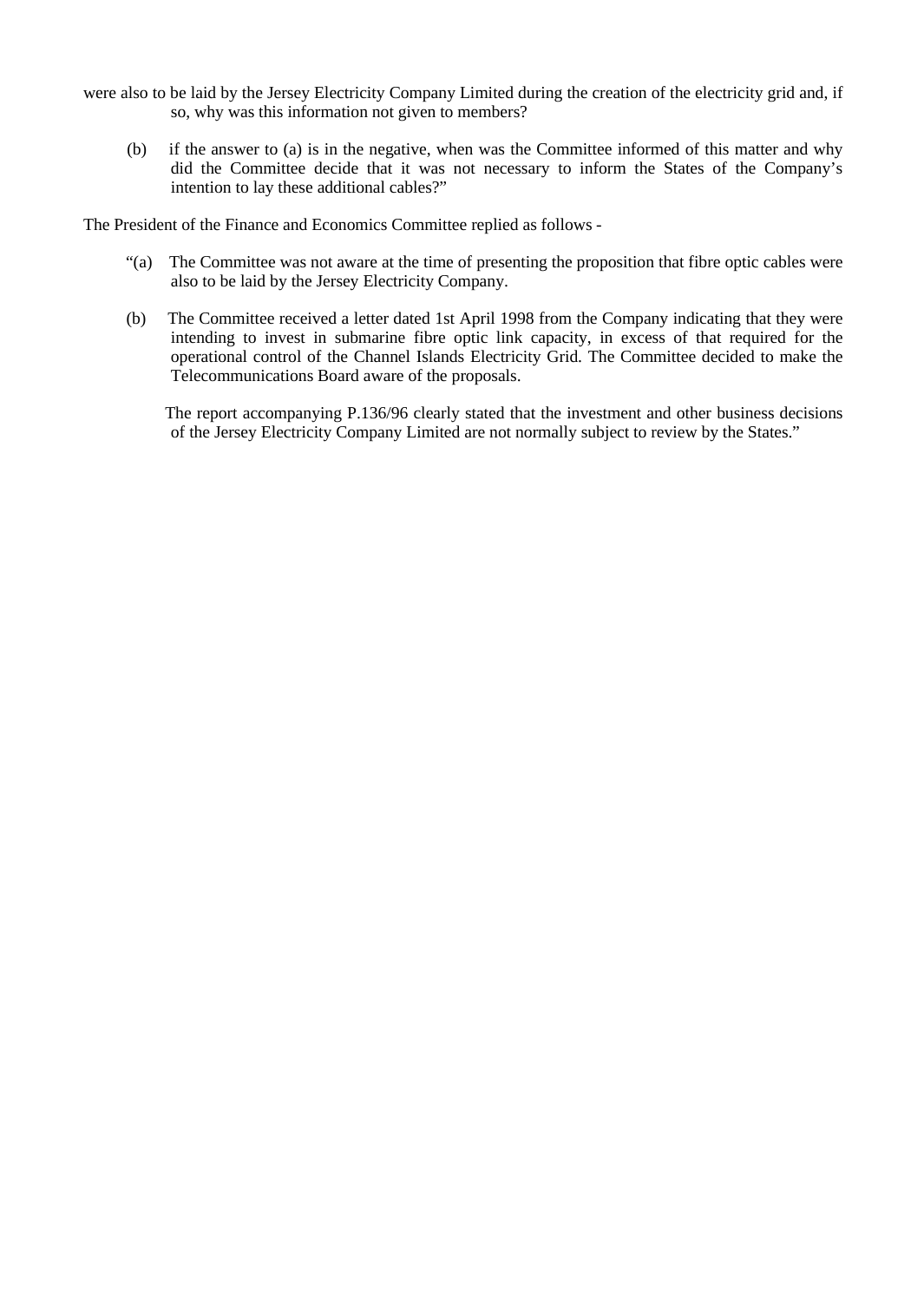## **Television licence fees for senior citizens - question and answer** (Tape No. 572)

Senator Corrie Stein asked Senator Frank Harrison Walker, President of the Finance and Economics Committee, the following question -

 "On 18th January 2000 the President made a statement to the Assembly about television licence fees for senior citizens and assured the Assembly that this issue was being considered by officers from his Committee and the Employment and Social and Security Committee. He stated that a way forward, which met the needs of the elderly residents of Jersey, would be developed as soon as full information on the United Kingdom approach was available and had been reviewed.

 Now that the United Kingdom has announced its administration procedures for the provision of free television licences for residents aged 75 and over, would the President advise the Assembly when the Committee plans to present proposals to the States to meet the needs of elderly residents of Jersey?"

The President of the Finance and Economics Committee replied as follows -

 "As I informed the Assembly on 18th January 2000 any proposals on this issue will be brought forward when practicable and only once full consideration has been given to an approach that will meet the needs of people in Jersey.

 Since I made this statement my Committee has held discussions with the President of the Employment and Social Security Committee regarding television licence fees for elderly residents. It was agreed that the Employment and Social Security Committee, in conjunction with my Committee and the Comité des Connétables, would prepare an issues paper on this subject which is now being actively

#### progressed.

 Members will be aware that the Employment and Social Security Committee will shortly be bringing forward its proposals for a review of the financial support given to those less fortunate in our society, not just for the elderly, but for the community as a whole, and it would be wrong to agree to something new in isolation without first seeing how it fits, in priority terms, with this current initiative".

## **Personal allowance for pensioners living in assisted places in residential accommodation - question and answer** (Tape No. 572)

Senator Corrie Stein asked Senator Terence Augustine Le Sueur, President of the Employment and Social Security Committee, the following question -

 "In light of the fact that old age pensions for single and married persons have increased by 20.2 per cent over the last three years, would the President explain to members -

- (a) why the £18 per week personal allowance for pensioners living in assisted places in residential accommodation has not increased at all over this period, as it would now be  $\text{\pounds}21.64$  if it had been increased by the same percentage as old age pensions?
- (b) whether the Committee has plans to address this anomaly and, in addition, to introduce a statutory right to a set personal allowance for people who live in assisted places in residential accommodation as many of these pensioners have contributed towards their old age pension in order to safeguard a reasonably financially secure old age?"

The President of the Employment and Social Security Committee replied as follows -

 "Before I respond directly to parts (a) and (b) of the question, it may help to set it in context. Comparison is drawn to a Social Security benefit - the old age pension - but the personal allowance for pensioners living in assisted places in residential accommodation (often referred to as 'pocket money') is, in fact, a type of welfare payment. It is paid by Parishes to those in need and the cost is borne by Parishes; for "non-natives" this cost is refunded from general revenues.

The Employment and Social Security Committee took over responsibility from the Finance and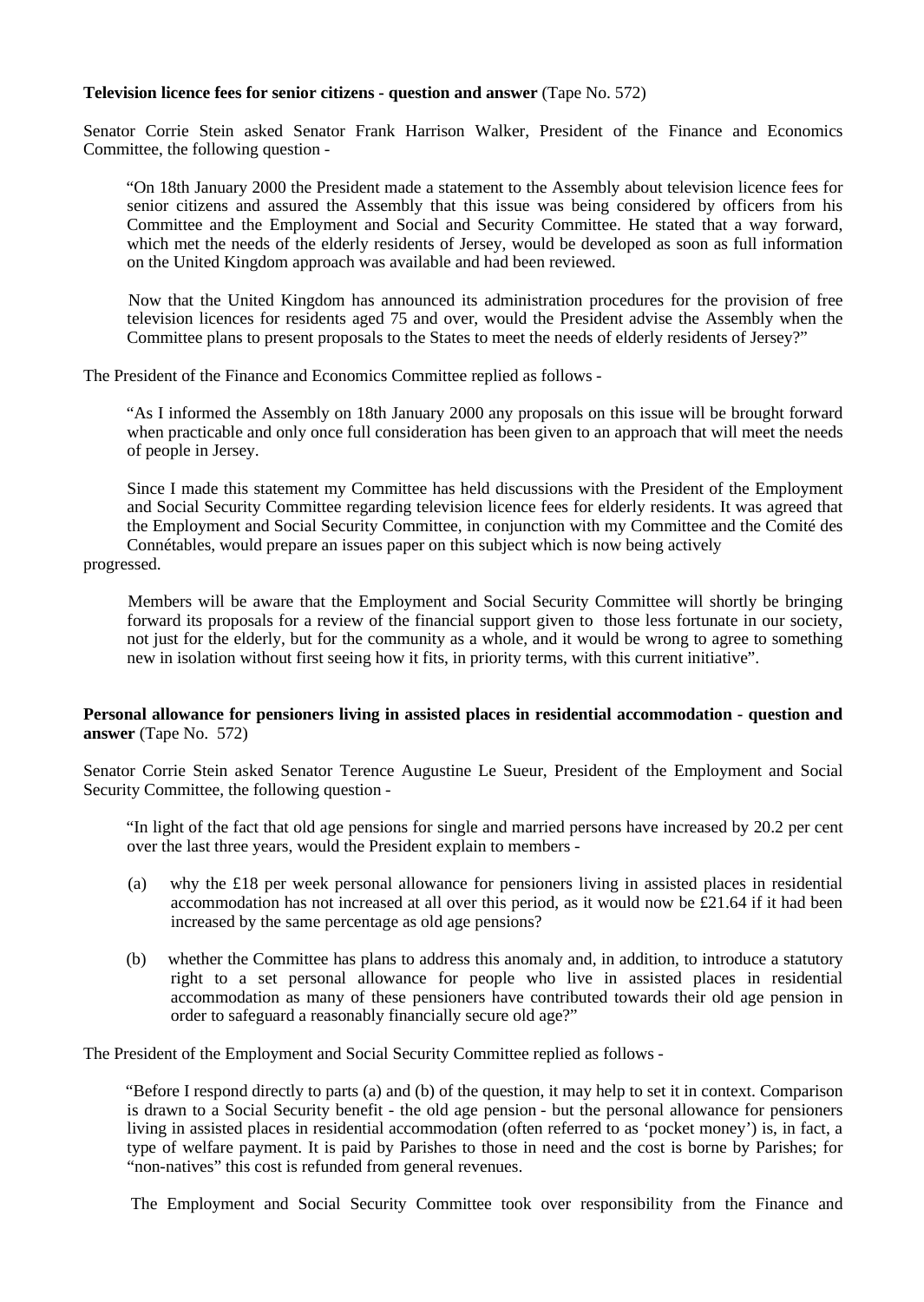Economics Committee in 1997 for refunding non-native welfare expenditure incurred by the Parishes. Around the same time, the Working Party on Need, a body set up under the auspices of the Finance and Economics Committee, was wound up and responsibility for working with the Parishes to modernise the Parish Welfare system was passed to the Employment and Social Security Committee. One of the responsibilities of the Working Party on Need had been to recommend annual increases in welfare rates including the 'pocket money' allowance, and this my Committee, through the Benefit and Welfare Working Party, has done in recent years.

 Unlike Social Security benefits which are now linked to the Earnings Index (which has been abnormally high in the last year), welfare grants are based on immediate need and are linked to the Cost of Living Index. Looking back over the Minutes of the Working Party on Need, the personal allowance referred to in the question has not always been uprated automatically each year in line with the cost of living. Where increases have been made, they have tended to be in amounts above the RPI.

 Returning specifically to part (a) of the question, the 'pocket money' allowance was last raised in October 1996 from £17.50 to £18. My Committee considered the level of this allowance last summer and, on the basis of advice received from administrators connected with residential homes, formed the opinion that the level of £18 remained adequate in most cases. At the time, it compared favourably (and still does) with Guernsey and the United Kingdom, where the current weekly rates are £14.50 and £14.75 respectively.

 I have, however, since met with some members of the Senior Citizens Association who expressed concern that this rate was causing hardship for some. We have therefore examined data from the research previously commissioned into minimum budgetary standards extrapolating those areas of expenditure not provided by the residential home such as clothes, toiletries, stationery, telephone costs, magazines and books. The research indicated that a modest increase in the allowance may be justified and we have passed this information onto the Connétables for consideration. As I have said, my Committee is in an anomalous situation as it has no statutory authority to set the rate of the 'pocket money' allowance. Accordingly, before making any adjustment to the present rate, I believe we have a responsibility to discuss our findings with the Comité des Connétables. A meeting has already been scheduled to take place on 14th March 2000.

 Responding to the second part of the question, this allowance, as indeed the whole of the welfare system, has very little statutory backing. Members may be aware that we will shortly be presenting a report and proposition on the subject of a new system of low income support. It is envisaged that a low income support system could replace existing means-tested benefits, including welfare and be set up on a statutory basis. This will be dependent, of course, on States approval. In the meantime, my Committee is strongly of the opinion that, once the correct level of pocket money allowance has been agreed with the Connétables, it should then be uprated yearly in line with other welfare payments. I can assure members that this recommendation, subject to endorsement by the Comité des Connétables, will be implemented until such time as any new system of income support is put in place".

# **Release of information by the Health and Social Services Committee - question and answer** (Tape No. 572)

The Deputy of St. Peter asked Senator Stuart Syvret, President of the Health and Social Services Committee, the following question -

"Would the President agree to make public -

- (a) details of the annual amounts paid to Southampton University Hospitals Trust for the wide range of specialist treatments given to Jersey residents in the past five years, and agree to release the comparable amount paid each year in future?
- (b) the full reports of the service review of the Health and Social Services Department which took place in the last couple of years?"

The President of the Health and Social Services Committee replied as follows -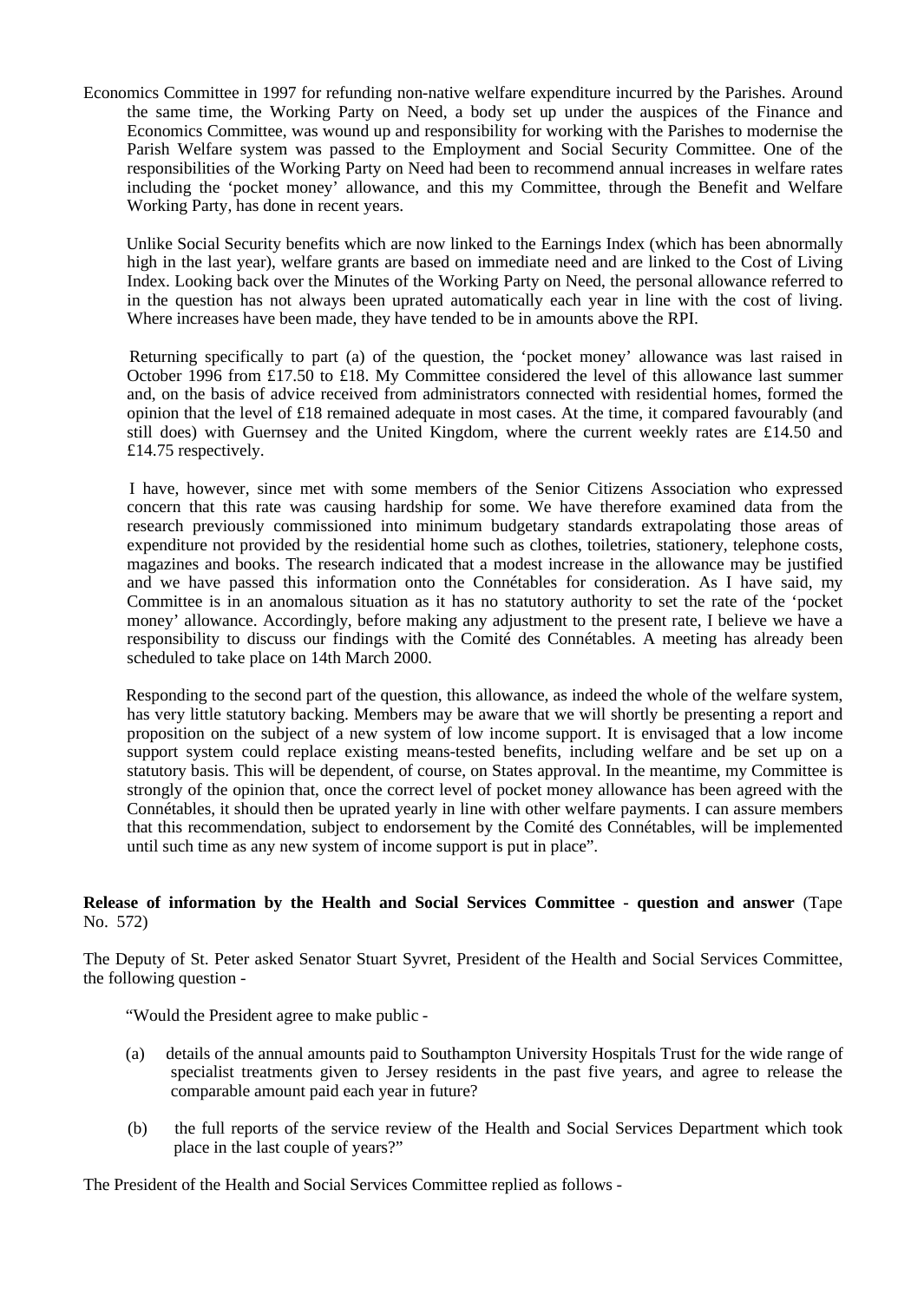- "(a)I am not prepared to make public the information requested by the Deputy because to do so may compromise the negotiating position of the Health and Social Services Committee when negotiating contracts with NHS trusts. I am satisfied that the information requested falls within exemption  $3.2(a)(x)$  of the Code of Practice on Public Access to Official Information, which states that information shall be exempt from disclosure, if such disclosure would, or might be liable to
	- prejudice the financial interests of an authority by giving an unreasonable advantage to a third party in relation to a contract or commercial transaction which the third party is seeking to enter into with the authority;

and exemption 3.2(b) of the Code of Practice which states -

 the information concerned was given to the authority concerned in confidence on the understanding that it would be treated by it as confidential, unless the provider of the information agrees to its disclosure.

I am, however, happy to supply the information on a confidential basis to any interested member.

 (b) Yes. Any individual wishing to access the full service review document should make an application in accordance with Part II, paragraph 2.2 of the Code of Practice on Public Access to Official Information".

# **Draft Planning and Building (Jersey) Law 200 - question and answer** (Tape No. 572)

Senator Christopher Gerard Pellow Lakeman asked Senator Nigel Lewis Quérée, President of the Planning and Environment Committee, the following question -

- "(a) Would the President confirm how many groups or individuals have responded to the consultation document 'Draft Planning and Building (Jersey) Law' issued in November 1999?
	- (b) Would the President make available to members both a summary and a full copy of all letters received in relation to the proposed Law?"

The President of the Planning and Environment Committee replied as follows -

 "(a) The Committee had received only 13 written responses to its consultation document by the end of February.

 We are aware of persons who said they would respond but have yet to do so, and in view of the disappointing response we will consider comments received before the end of March.

 (b) The Committee will make available a summary of the comments made, but will not, without the authors' permission, publish individuals' names or a copy of their letters".

# **Payment of compensation by the Planning and Environment Committee - questions and answers** (Tape No. 572)

Senator Christopher Gerard Pellow Lakeman asked Senator Nigel Lewis Quérée, President of the Planning and Environment Committee, the following questions -

- "1. In response to questions asked by Deputy T.J. Le Main of St. Helier in the Assembly on 2nd March 1999, the President stated that a total of 10 compensation payments, totalling £268,482, had been made by the Committee since taking office in 1996. Would the President -
	- (a) confirm that the figures as stated to the Assembly at that time were the final figures for all of the cases there described?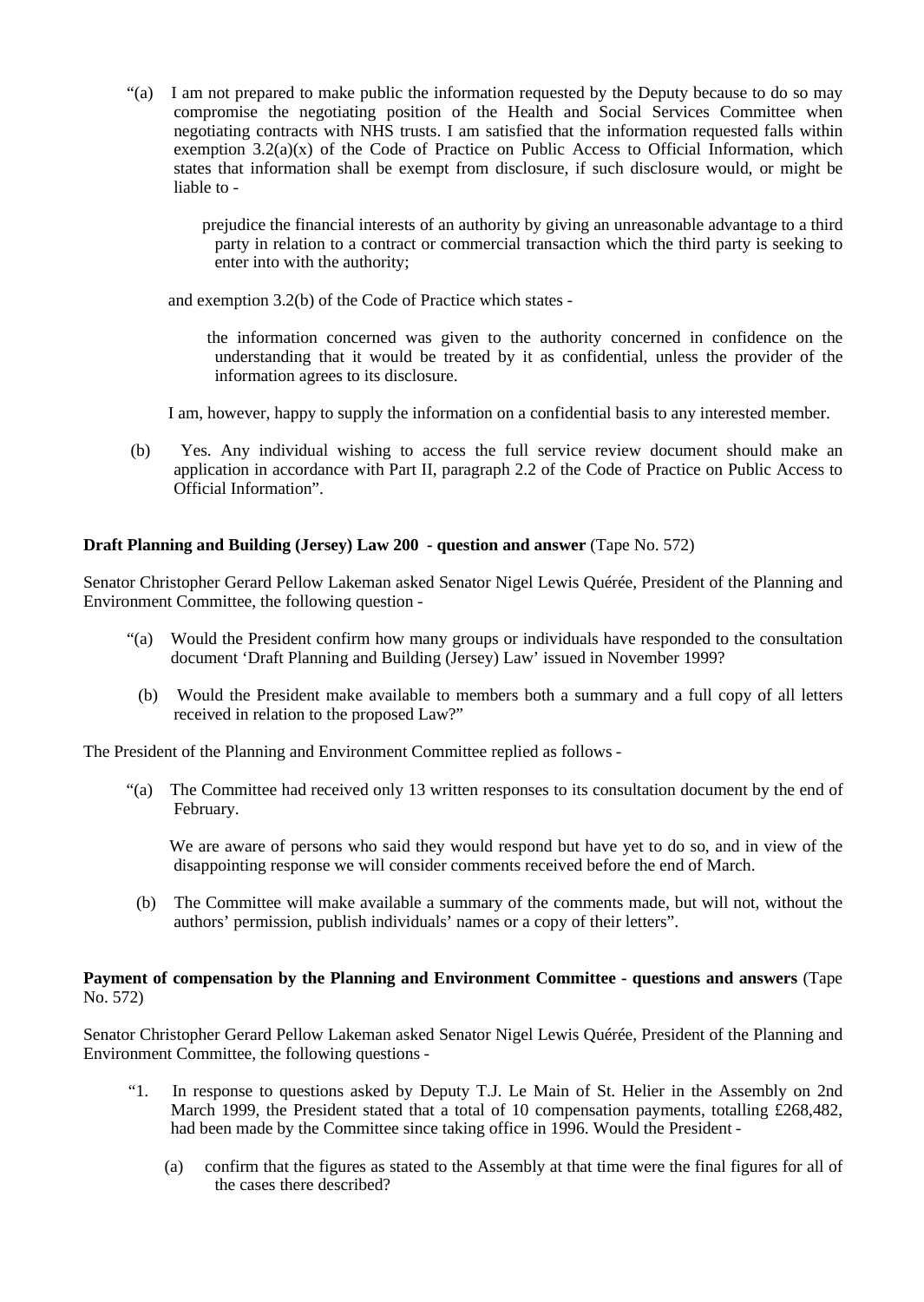- (b) provide an update by reference to the number of cases and the amount of compensation and costs (identified separately) paid by the Committee?
- 2. Would the President identify what measures are taken within the Department to ensure that officers are acting within the terms of the Island Planning (Jersey) Law 1964, as amended, and to ensure that appropriate legal advice is sought in a timely and precautionary manner?
- 3. Would the President indicate from what source any payment of compensation and/or costs is met?
- 4. Would the President identify what procedures are in place within the Department to ensure that appropriate action is taken after -
	- (a) the successful appeal against a decision of the Committee, and/or
	- (b) any informal resolution of planning disputes

which involve the payment of compensation or costs?"

The President of the Planning and Environment Committee replied as follows -

 "1. In my reply to questions on 2nd March 1999 I informed the States that all of the ten matters where the Committee had to settle costs related to planning disputes which were left outstanding by previous Committees prior to 1997.

 Since then one further payment has been made. This relates to an enforcement case which took place in 1994 and which was appealed to the Royal Court. Costs of £11,548 have been paid. Claims for costs are pending following two further Royal Court decisions in 1999.

 2. Individual planning applications are considered on their merits in the context of the Island Plan and the Planning Law. The assessment frequently requires finely balanced judgements.

 Officers within the Department are well versed in the provisions of the Planning Law, the Island Plan policies and supplementary policy guidance. There are three levels of monitoring within the Department to ensure that the relevant policies are being applied fairly and consistently. This internal scrutiny reveals those cases where a decision might be vulnerable to legal challenge.

 In these or other cases where unusual factors are raised, the advice of the Law Officers is always sought, sometimes following consultation with the Committee.

 The Chief Executive Officer and the Director of Planning are constantly vigilant. The Department's record, bearing in mind the great number of cases successfully dealt with, is an excellent one.

 3. Prior to 1997 the Committee's budget included specific provision for these costs and these votes were shown in the States Budget Book and were subject to the approval of the States.

When the Committee took office in January 1997 £87,000 was available from unspent balances which had been carried forward to meet outstanding liabilities.

Two very long-standing claims required settlements of £171,000. In view of the significant amounts involved the Committee sought extra funding.

 The Finance and Economics Committee approved an additional revenue amount of £52,500 in 1998 requiring the Committee to meet the balance from funds already available to the Committee.

 4(a) Where there has been a successful appeal against a decision of the Committee, a report is made to the Committee with the reasons for its success, and a review of the Committee and Departmental actions leading to the appeal. The report would take into account political factors such as States or member involvement. If this review identifies weaknesses in the Department, changes in procedures will be adopted.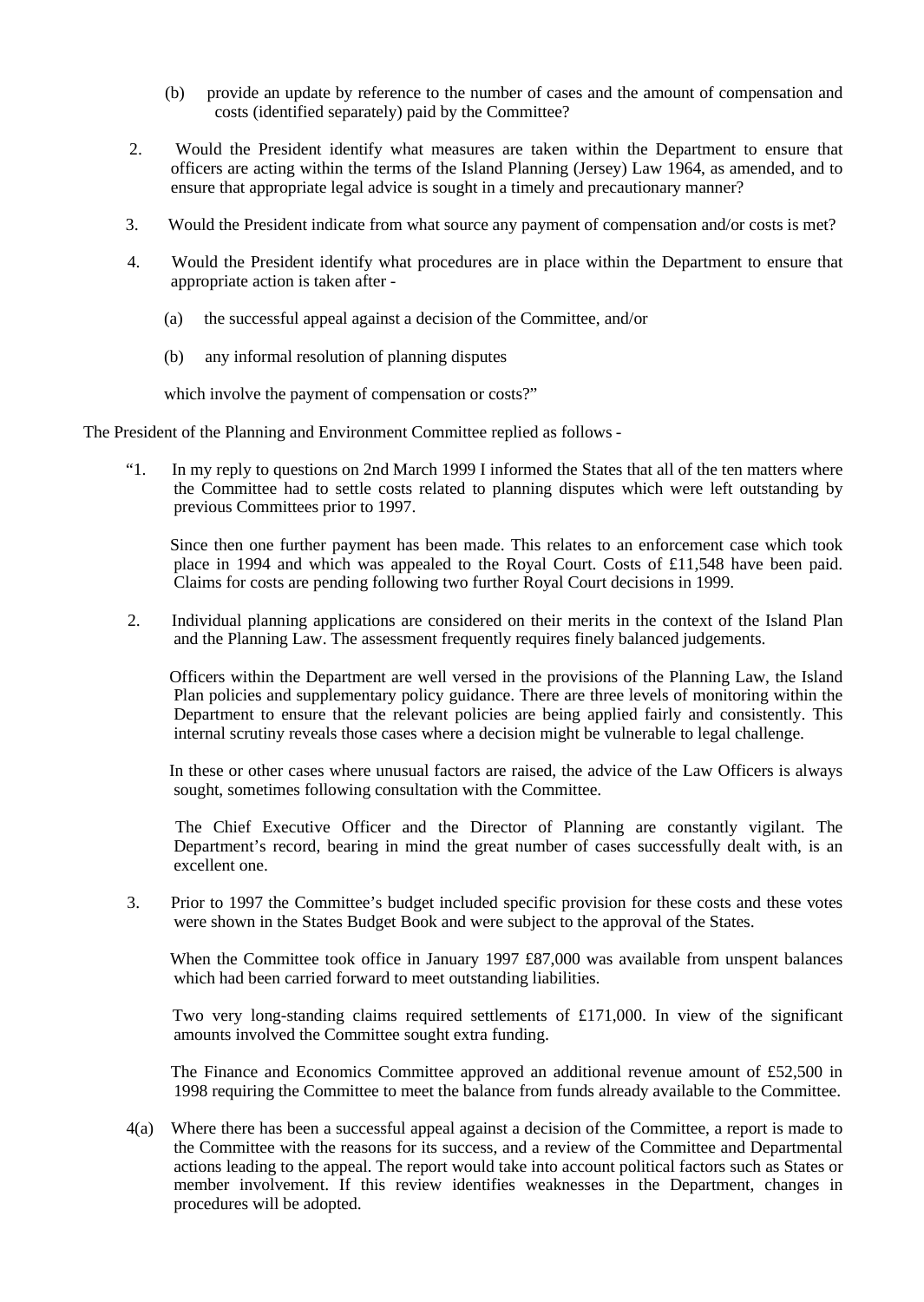(b) The informal resolution of planning disputes is much more frequent and avoids costs being incurred; we encourage such practice.

 I should advise the Senator that despite these procedures there is no complacency. The States do have insurance cover against officers' negligence, which I am pleased to say has never been called upon for planning officers. Last year the Chief Executive Officer invited the Treasury Controller of Audit to review procedures and this is expected to take place this year".

## **Payment of subsidies and the appointment of a new chief officer - questions and answers** (Tape No. 572)

The Deputy of St. John asked Senator Jean Amy Le Maistre, President of the Agriculture and Fisheries Committee, the following questions -

- "1. As half a million pounds of taxpayers' money has been given to the agricultural industry without a States debate, would the President inform members how this is to be targeted to the industry, and who will receive it?
- 2. As a new chief officer is to be appointed at the Department of Agriculture and Fisheries, would the President advise members whether the post will be advertised in the United Kingdom as well as Jersey?"

The President of the Agriculture and Fisheries Committee replied as follows -

 "1. The half a million pounds has been added to the Agriculture and Fisheries Committee's enterprise support budget and will be distributed in accordance with the formula for the allocation of enterprise support which formed part of the Agriculture and Fisheries Committee's Policy Plan, approved by the States in 1993. This formula determines the cost and average three year return of each export crop, and aid is distributed in accordance with the crop performance. A total of 131 farm units qualified for enterprise support as a result of export crop performance in 1999.

 The export crops returned £41 million in 1999, which is £4 million less than the average for the previous three years, and £7 million less than the equivalent return in 1994. In the face of this dramatic reduction in the returns for exported crops in 1999, my Committee intends to target the majority of the additional aid towards the growers who have been most seriously affected and establish a ceiling on the amount to be distributed to any individual unit. It is intended that any remaining sum in enterprise support will be directed towards initiatives which will improve trading prospects for the future.

 Consultation with the industry has already begun and it is anticipated that agreement will soon be reached on the precise detail of the payments.

 2. The post was advertised in Jersey in November 1999, but unfortunately no suitable candidates applied for the post. As a result, action was taken to contact a number of organizations in the United Kingdom, such as the Ministry of Agriculture, Fisheries and Food, to establish whether any of their employees would wish to apply for the post. Subsequently, a number of applications were received and action is now being taken, in conjunction with the States Human Resources Department, to process those applications and it is intended that interviews will be held at the end of March".

### **States of Jersey Police Force - question and answer** (Tape No. 572)

Senator Paul Vincent Francis Le Claire, asked Deputy Alastair John Layzell of St. Brelade, President of the Home Affairs Committee, the following question -

"Would the President inform members -

(a) how many police recruits have completed their basic training in the last five years to become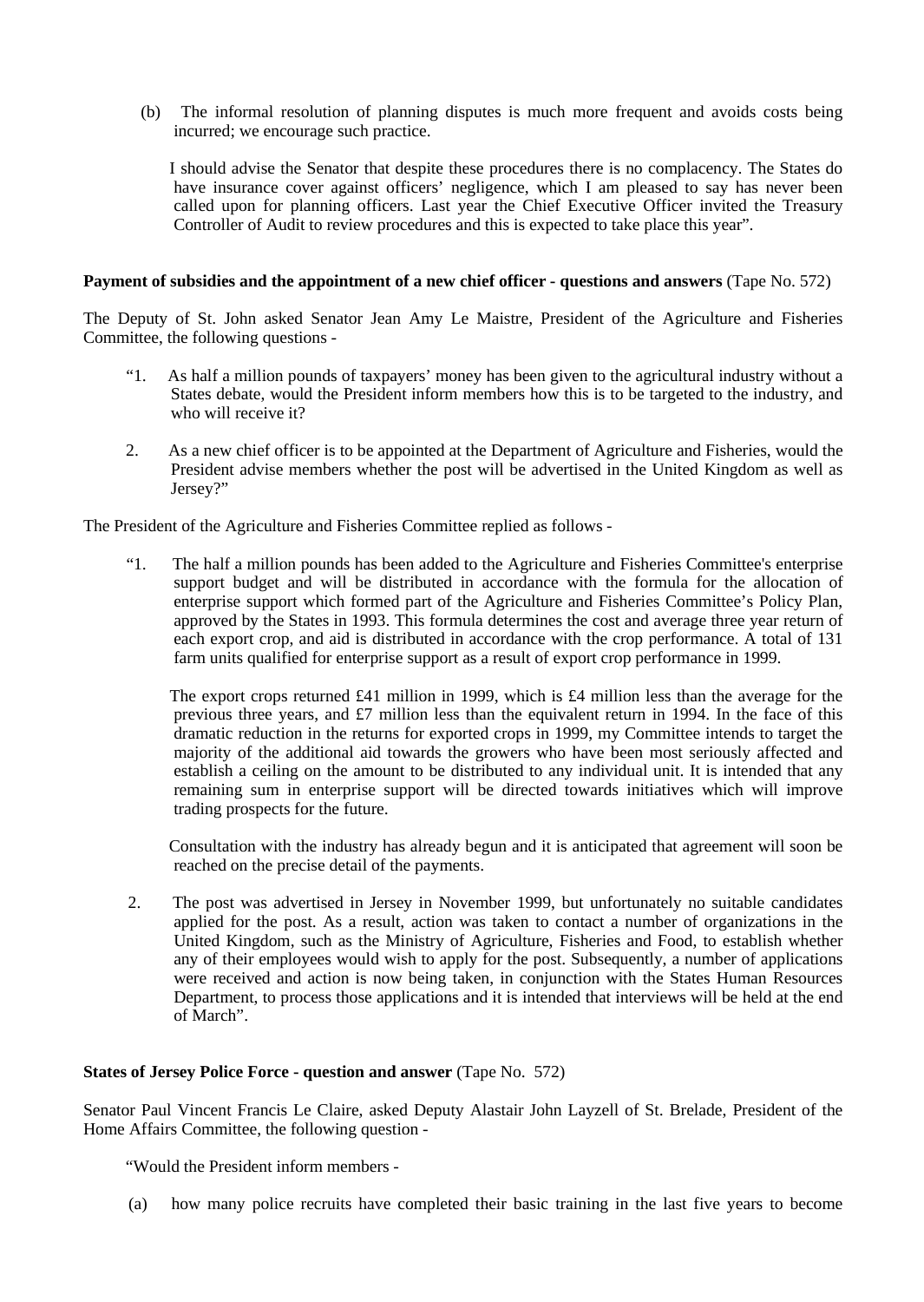members of the States of Jersey Police Force?

- (b) how many of those same officers remain currently employed by the States of Jersey Police Force?
- (c) how many officers are currently on light duties?
- (d) how many officers are currently on sick leave?
- (e) of the total number of police officers on the States payroll and how many are fit for full duties?
- (f) how many officers are due to leave the police force during the next twelve months?"

The President of the Home Affairs Committee replied as follows -

- "(a) 67 officers were recruited of which 61 completed the two-year training course;
- (b) 59;
- (c) 2;
- $(d)$  12;
- (e) the total number of police officers is 244. 230 are fit for full duties;
- (f) the Chief Officer and two others are retiring. One other officer is leaving to take up a new career in New Zealand."

# **Accidents involving police officers - question and answer** (Tape No. 572)

Deputy Gerard Clifford Lemmens Baudains of St. Clement, asked Deputy Alastair John Layzell of St. Brelade, President of the Home Affairs Committee, the following question -

- "(a) Accidents involving police vehicles are currently investigated by fellow officers. Would the President advise whether an alternative means of accident investigation exists so that future accidents involving police vehicles can be examined by independent persons?
- (b) If the answer to (a) is in the negative, would the President investigate alternative means of accident investigation and subsequently advise members of the process chosen"?

The President of the Home Affairs Committee replied as follows -

 "(a) No alternative independent system exists for the investigation of accidents involving police vehicles. These accidents are investigated by police officers because they are the only people empowered to investigate road traffic accidents as defined in the Road Traffic (Jersey) Law 1956, as amended.

 The police have an established policy for dealing with accidents involving officers. This requires that all accidents are reported to a supervisory officer. An officer, usually of a rank senior to the driver involved, should attend the scene to investigate and report. If necessary, specialist accident investigation officers will be called to assist with the investigation and the interpretation of evidence. If a defect to the vehicle is alleged to be a contributory factor, an examiner from the Driver and Vehicle Standards Department will be called.

 The accident report is submitted to the Head of Force Operations and then to the Head of the Complaints and Discipline Department. It is then forwarded to the Attorney General for legal opinion and direction.

 The States Police do not have any influence over the prosecution of a police officer. If the Attorney General is not satisfied that the accident was investigated properly, the matter may be referred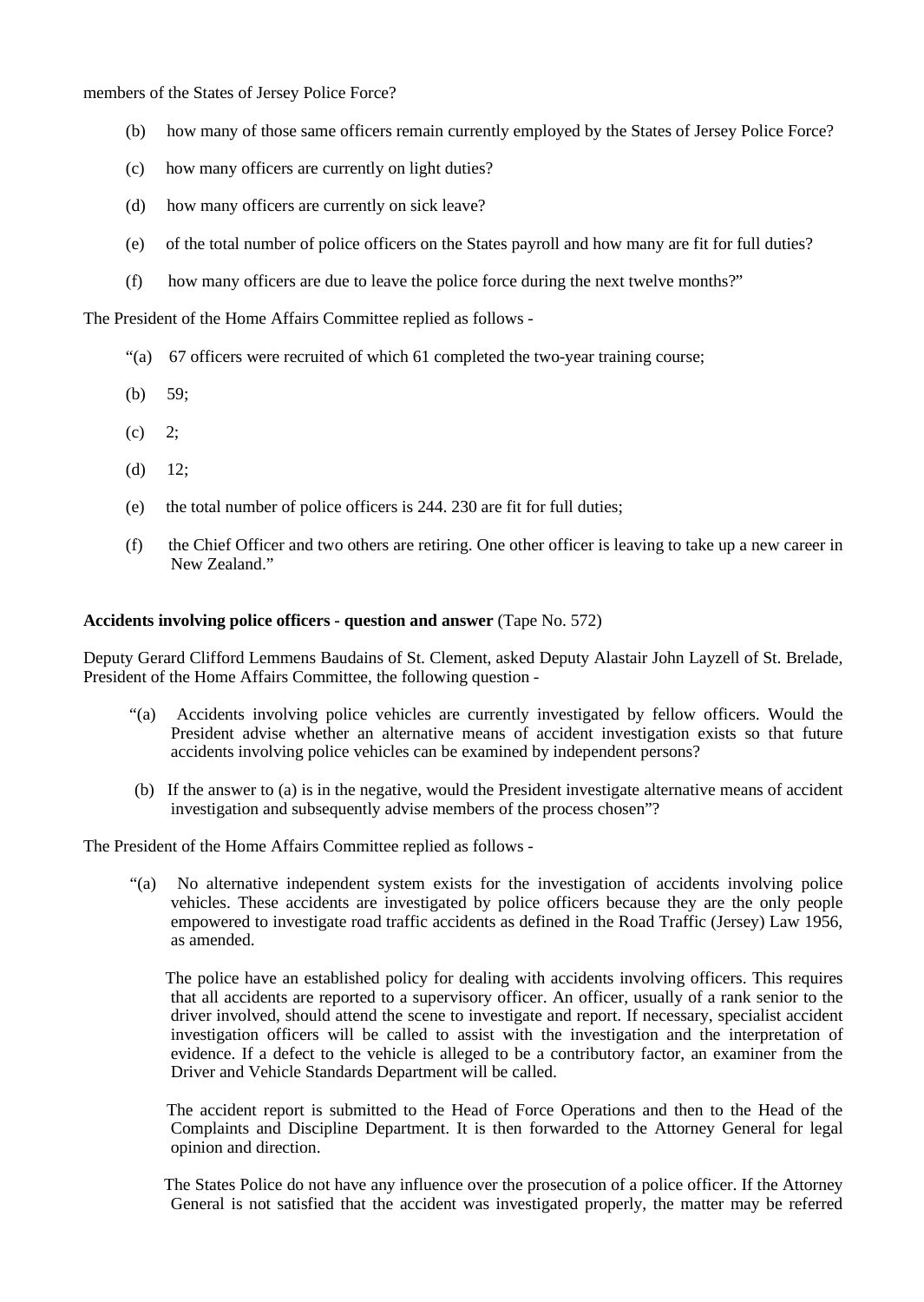back to the Chief Officer for further enquiries.

 (b) No. The Committee believes the procedures in place - which are based upon those used in other forces - ensure that a police officer involved in an accident is dealt with appropriately".

### **New rules of court on judicial review - question and answer** (Tape No. 572)

Senator Stuart Syvret asked Miss Stéphanie Claire Nicolle, Q.C., H.M. Acting Attorney General, the following question -

 "On Tuesday 8th February 2000 the Royal Court (Amendment No. 15) Rules 2000 (R&O 10/2000) and the Court of Appeal (Civil) (Judicial Review) (Jersey) Rules 2000 (R&O 11/2000) were laid before the States. The brief explanatory notes explained that these Rules established Royal Court procedures for judicial review and a code of procedure for the Court of Appeal in respect of judicial review cases.

Would the Acting Attorney General provide for the Assembly -

- (a) a general explanation of the purpose and scope of judicial review including the type of cases in which the procedure may be invoked?
- (b) an explanation of the Rules and code of procedure established by the two sets of Rules?
- (c) an explanation of any differences between the Rules and code of procedure established by the Jersey Rules and the English system of judicial review?"
- H.M. Acting Attorney General replied as follows
	- "(a) Judicial review is the process by which the Royal Court exercises a supervisory jurisdiction over the proceedings and decisions of inferior courts, tribunals and other bodies or persons who carry out quasi-judicial functions or who are charged with the performance of public acts and duties. It exists quite independently of any rights of appeal which may be conferred by Laws passed by the States, although the existence of a suitable alternative remedy may make judicial review unavailable. On judicial review, the court is not concerned with reviewing the merits of the decision in respect of which the application for review has been made but the decision making process itself. This is what distinguishes it from an ordinary appeal. The purpose of the remedy of judicial review is to ensure that the individual is given fair treatment by the authority to which he has been subjected.

 On judicial review, the court does not substitute its opinion for that of the authority constituted by law to decide the matter in question. The court will strike down the administrative action on the grounds of illegality (where the decision maker has not correctly applied the law that regulates his decision making power), irrationality (where the decision maker has reached a decision to which no reasonable decision maker could have come had all proper material been taken into consideration and all improper material been excluded from consideration); and procedural impropriety (where, for example, the decision maker has refused to allow the citizen the right to be heard).

 The remedy of judicial review may be sought by any citizen who is materially affected by the decision of a body or person exercising a public function. It therefore extends to a review of decisions of the States acting in an executive capacity where, for example, compulsory purchase has been resolved; decisions of Committees of the States; decisions of the Rent Control Tribunal; and decisions of the Parish Rate Appeal Board. These are examples rather than an exhaustive list of the circumstances where judicial review may be invoked.

 (b) Until the Royal Court (Amendment No.15) Rules 2000, there were no specific rules of procedure in relation to administrative actions for judicial review. Accordingly an application for judicial review was previously liable to be treated as any other action, and could conceivably, in some cases, delay implementation of the administrative decision for considerable periods of time. A case in point was the compulsory purchase of Kent Lodge which was approved by the States on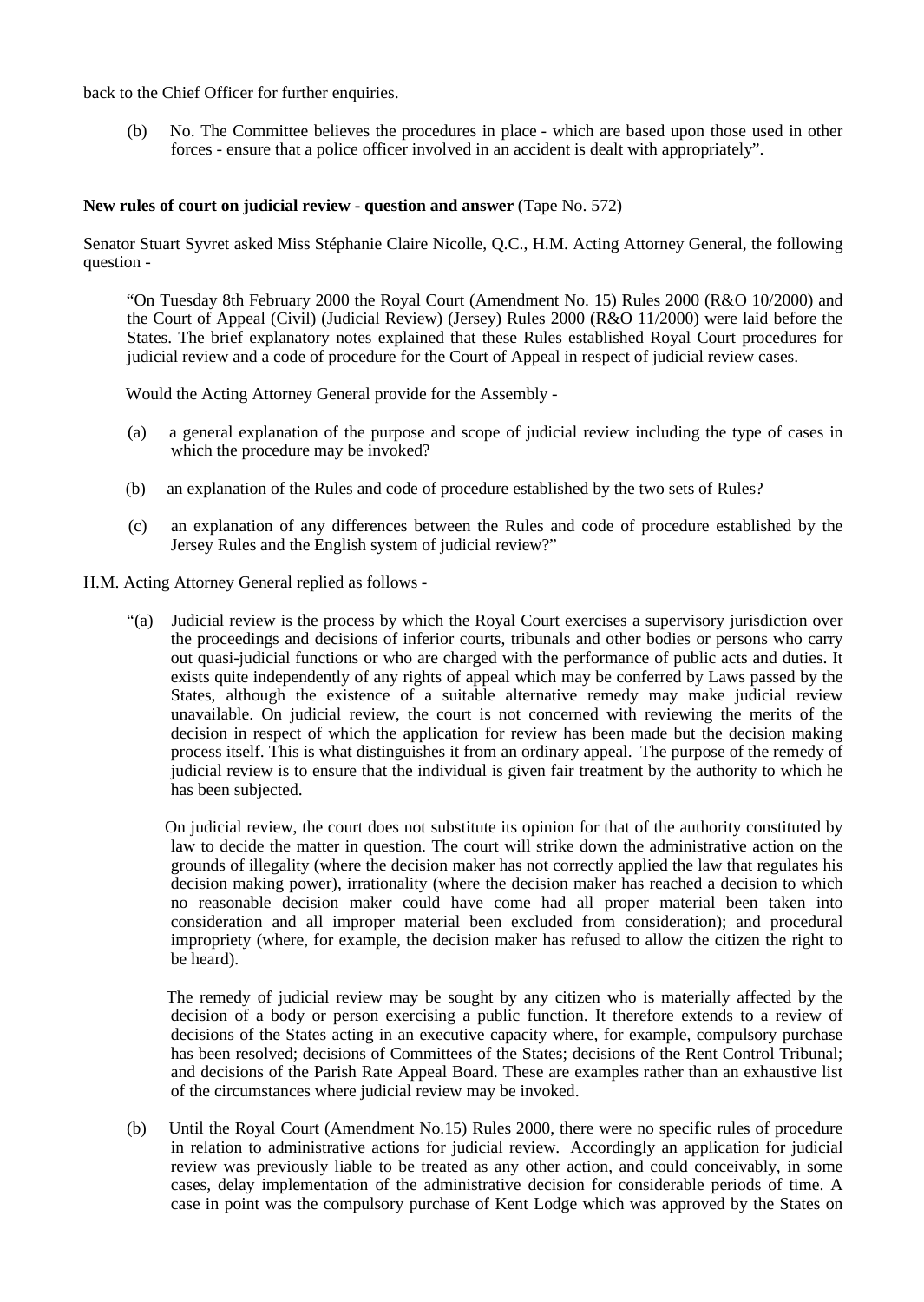- 20th November, 1991 and gave rise to litigation which was not finally settled until January 1996. This led in that case to a firm statement by the Court of Appeal that rules analogous to those available in the United Kingdom should be introduced. Although in the Les Pas Holdings Limited case the challenge to the States decision for compulsory purchase was able to be dealt with speedily, those concerned with the appropriate court procedures came to the view that the better approach was that rules were particularly necessary -
	- (i) to provide for the need for leave of the court before an action for judicial review could be commenced. This requirement, which exists in the United Kingdom, is to ensure that proper administrative action is not delayed by applications for judicial review which stand no reasonable chance of success;
	- (ii) to ensure that the procedural rules were streamlined so that once leave had been given applications were brought to a hearing with the minimum delay in order that both the citizen and the administration would know as speedily as possible whether the decision under challenge was valid.

 Although each rule addresses different steps in the procedure, these are the principles upon which the new Rules are based, and they are similar principles to those which exist in the procedure for judicial review in the United Kingdom.

 Separate rules are made in relation to the procedure in the Court of Appeal for judicial review cases because -

- (i) it was appropriate to make provision for those cases where the citizen wished to challenge a decision of a judge of the Royal Court refusing leave to commence an action for judicial review.
- (ii) the timetable for dealing with appeals in civil cases as prescribed by the current Rules was inappropriately long in cases where administrative action was under challenge.
- (c) Clearly there are differences in terms of detail between the Rules effective in Jersey and those effective in England because one is dealing with a different court system. In terms of principle and structure the Rules are very similar. There is, however, one material difference. In England the fact that there is a separate procedure for judicial review has on occasion caused injustice when an applicant has been held to have used the wrong procedure at a time when it was too late for him to embark on the right procedure. That has been the subject of consideration in the United Kingdom and was indeed discussed by the Law Commission Report of 26th October, 1994. The Jersey Rules have been drawn in such a way that this problem does not arise because the Court has power to allow an action to be transferred to the right procedure even if commenced incorrectly. There are no other material distinctions".

# **Appointment of the Chief Officer of the States of Jersey Police Force - statement**

Deputy Alastair John Layzell, President of the Home Affairs Committee, made a statement in the following terms -

 "Members will be aware that the Chief Officer of the States of Jersey Police Force will retire at the end of this year. His post will be advertised later this week in Jersey and the United Kingdom. It is anticipated that interviews and assessment centres for the shortlisted candidates will take place in May with an appointment being made in May. The successful candidate will be expected to shadow the current Chief Officer from October and take over at the turn of the year.

 The Home Affairs Committee has codified the procedure for interview and appointment by adopting Home Office guidelines which were published in 1996. These will be well-known to candidates. The assessment centre will be based upon a model adopted by the Human Resources Committee. In keeping with the guidelines, Her Majesty's Inspector of Constabulary will act as technical adviser to the assessment panel which I will chair and which will include the Vice-President of the Committee, the President or Vice-President of the Human Resources Committee, the Chairman of the Police Authority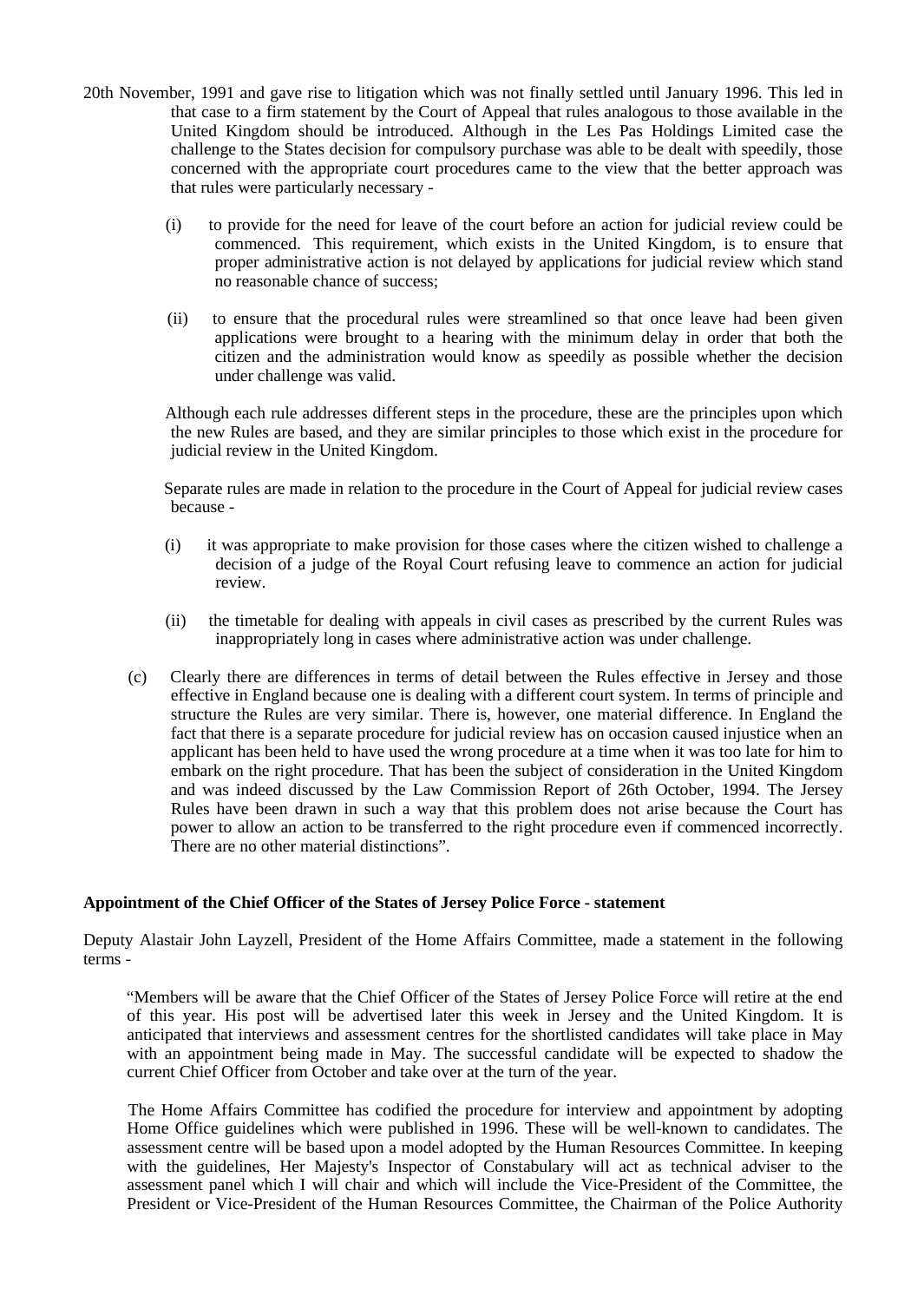and the Chief Executives of the Policy and Resources and the Human Resources Departments.

 Since this important appointment is made not by the Committee but by this Assembly - sitting *in camera* - the Committee is most anxious that all States' members should have confidence in the process. The guidelines document is so large that it is impractical to circulate it to all members. Any member wishing a copy may contact the Committee Clerk. Additionally, I or any members of the Committee will, of course, be happy to answer any questions about the appointment process."

# **Processing of applications under the Housing Law - statement**

Deputy Harry Hallewell Baudains of St. Clement, Vice-President of the Housing Committee, made a statement in the following terms -

 "The Housing Committee is very concerned that ill-informed statements are being made through the media to the effect that housing qualifications are being granted to persons simply by virtue of their ethnic origin and without regard to the Housing Law and Regulations. I would like to reassure the Assembly that all persons who apply for housing consent are treated strictly in accordance with the existing legislation, without fear nor favour.

 In addition, it has been suggested that applicants for States' rental accommodation are treated more or less favourably, depending on their ethnic origin. Once again, I would assure the Assembly that all applicants are subject to the same criteria before being accepted or rejected for States' rental accommodation. The same non-discriminatory policy applies in respect of the allocation of accommodation".

# **Draft Water Pollution (Jersey) Law 200 - P.15/2000 Amendments - P.23/2000. Second amendments - P.25/2000**

THE STATES commenced consideration of the draft Water Pollution (Jersey) Law 200 and adopted the preamble.

Articles 1 to 18 were adopted, the States having accepted an amendment of the Public Services Committee that for the words "paragraph (1) of Article 17" in Articles 18(2) and 18(4) there should be substituted the words "Article 17(1)".

Articles 19 to 31 were adopted.

Article 32 was adopted, the States having accepted an amendment of the Public Services Committee that, in paragraph (1), for the words "by this Article" there should be substituted the words "on a designated officer by paragraph (3)", and an amendment of Deputy Jeremy Laurence Dorey of St. Helier that after paragraph (6) there should be inserted the following paragraph -

 "(7) Where a designated officer has exercised any powers under this Article in respect of any land, vehicle, vessel, hovercraft or aircraft, he shall in writing inform the owner, occupier, driver, master, commander, or person in charge (as the case may be) as soon as reasonably practicable and in any event within 21 days -

- (a) of the powers he has so exercised; and
- (b) of everything he has taken or removed in the course of exercising those powers."

and that paragraph (7) should be renumbered as paragraph (8).

Articles 33 to 48 were adopted, the States having accepted an amendment of the Public Services Committee that for Article 48 there should be substituted the following Article -

# "ARTICLE 48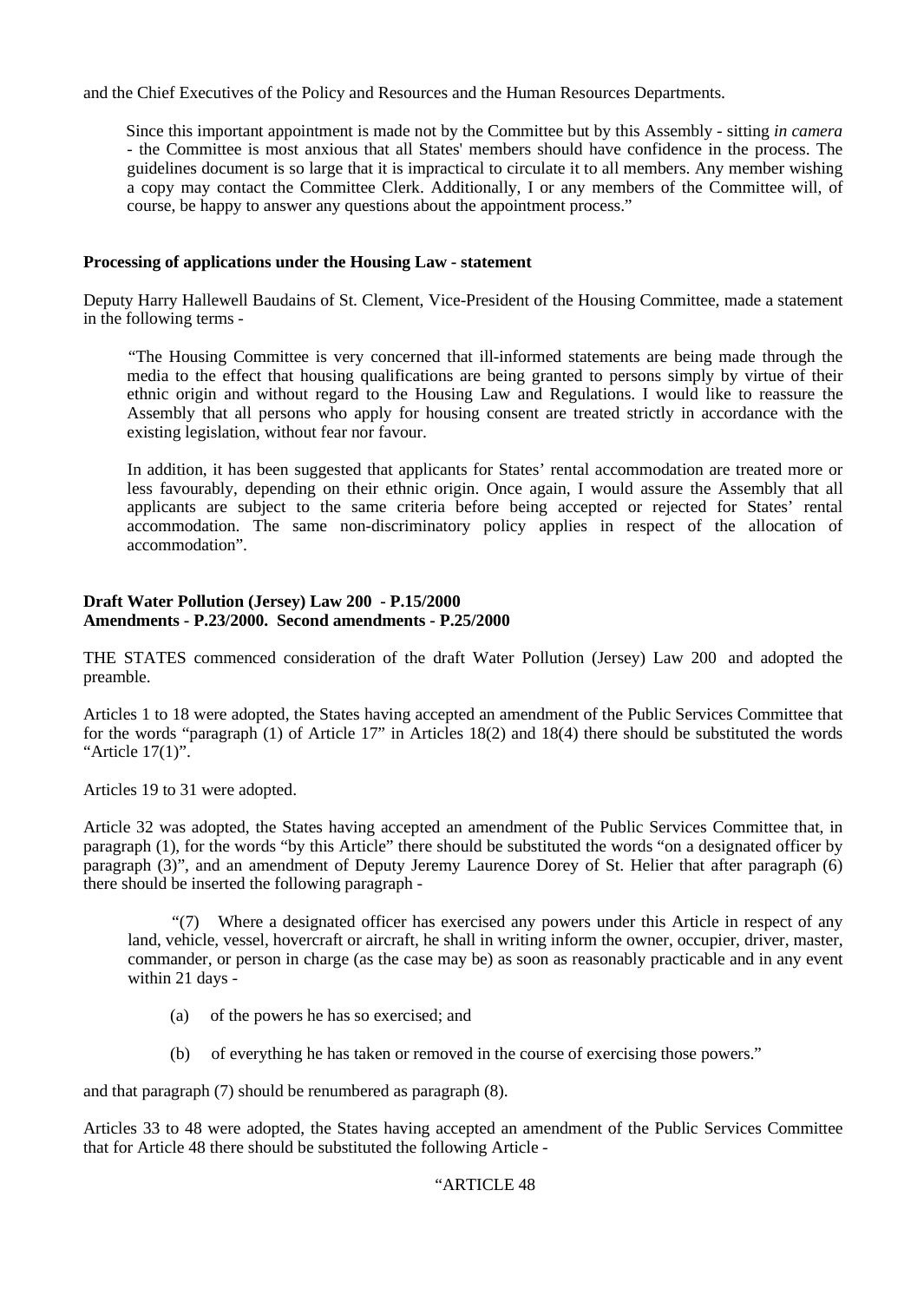# **Criminal liability**

 (1) Any person who aids, abets, counsels or procures the commission of an offence under this Law shall also be guilty of the offence and liable in the same manner as a principal offender to the penalty provided for that offence.

 (2) Where an offence under this Law committed by a body corporate is proved to have been committed with the consent or connivance of or to be attributable to any neglect on the part of -

- (a) a person who is a director, manager, secretary or other similar officer of the body corporate; or
- (b) any person purporting to act in any such capacity,

the person shall also be guilty of the offence and liable in the same manner as the body corporate to the penalty provided for that offence.

 (3) Where the affairs of a body corporate are managed by its members, paragraph (2) shall apply in relation to acts and defaults of a member in connection with his functions of management as if he were a director of the body corporate."

Articles 49 to 53 were adopted, the States having accepted an amendment of the Public Services Committee that Article 53 should be re-numbered as paragraph (1) of that Article and that after paragraph (1) as so renumbered there should be added the following paragraph -

- "(2) Nothing in any of Articles 36, 37 and 39 -
- (a) derogates from any right of action or other remedy (whether civil or criminal) in proceedings instituted otherwise than under any such Article; or
- (b) affects any restriction imposed by or under any other enactment."

Articles 54 to 57 and Schedules 1 to 5 were adopted.

THE STATES, subject to the sanction of Her Most Excellent Majesty in Council, adopted a Law entitled the Water Pollution (Jersey) Law 200 .

The Deputy of St. John declared an interest and withdrew from the Chamber prior to consideration of the draft Law.

## **Special Needs Employment Service: Acorn Enterprises Limited and Oakfield Industries Limited - P.16/2000**

THE STATES, adopting a proposition of the Employment and Social Security Committee -

- (1) approved, in principle, the setting up of a new Board to co-ordinate action and services for people with special needs currently provided by the Employment and Social Security, Health and Social Services, and Education Committees;
- (2) agreed that the new Board should be constituted by, and be responsible to, the Employment and Social Security Committee as outlined in the report of that Committee dated 20th January 2000;
- (3) charged the Employment and Social Security Committee to take the necessary action with regard to integrating into the proposed structure the existing independent Boards of Acorn Enterprises Limited and Oakfield Industries Limited.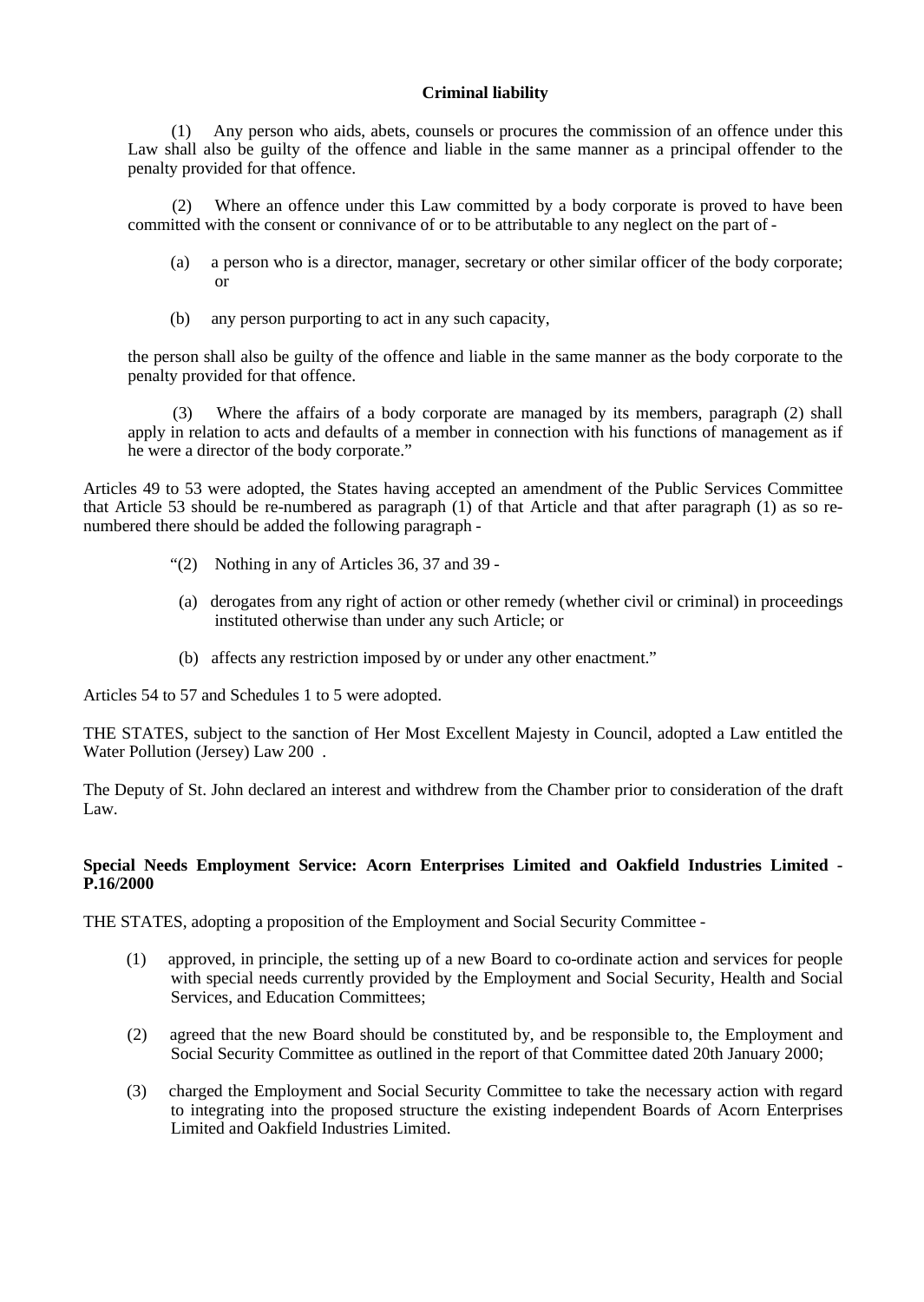## **Jersey Aero Club relocation: grant of funds - P.20/2000**

THE STATES, adopting a proposition of the Harbours and Airport Committee -

- (a) agreed, in principle, the financial package offered to the Jersey Aero Club, as set out in the report of the Harbours and Airport Committee dated 26th January 2000 and;
- (b) requested the Finance and Economics Committee to make a grant of £650,000 to the Jersey Aero Club from the general reserve.

Deputy Alastair John Layzell of St. Brelade and the Deputy of St. John declared an interest and withdrew from the Chamber prior to consideration of this matter.

## **Former Postal Headquarters site, Mont Millais, St. Helier: sale to Jersey Homes Trust - P.21/2000**

THE STATES, adopting a proposition of the Housing Committee -

- (a) approved the sale to the Jersey Homes Trust of the freehold of the former Postal Headquarters site, Mont Millais, St. Helier, for redevelopment as social rented housing, for a nominal sum to be agreed by the Finance and Economics Committee;
- (b) authorised the Attorney General and the Greffier of the States to pass the necessary contracts on behalf of the public.

Members present voted as follows **-**

#### **"Pour" (43)**

#### **Senators**

Horsfall, Le Maistre, Stein, Quérée, Bailhache, Norman, Walker, Le Sueur, Le Claire, Lakeman.

#### **Connétables**

St. Mary, St. Peter, St. Helier, St. Ouen, St. John, Trinity, St. Saviour, St. Clement, St. Brelade, St. Lawrence.

#### **Deputies**

H. Baudains(C), St. Mary, Trinity, Routier(H), Layzell(B), Grouville, St. Martin, Le Main(H), Crowcroft(H), M. Vibert(B), St. Peter, Dubras(L), St. Ouen, G. Baudains(C), Dorey(H), Troy(I Voisin(L), Scott Warren(S), Farnham(S), Le Hérissier(S), Ozouf(H), Fox(H), Bridge(H).

#### **"Contre" (7)**

## **Senators**

Syvret, Kinnard.

### **Connétable**

Grouville.

#### **Deputies**

S. Baudains(H), Duhamel(S), Breckon(S), St. John.

#### **Jersey Electricity Company Limited: appointment of directors - P.22/2000**

THE STATES adopting a proposition of the Finance and Economics Committee, approved the appointment of the undermentioned members as directors of The Jersey Electricity Company Limited, with effect from 1st April 2000, in accordance with Article 90 of the Articles of Association of the Company -